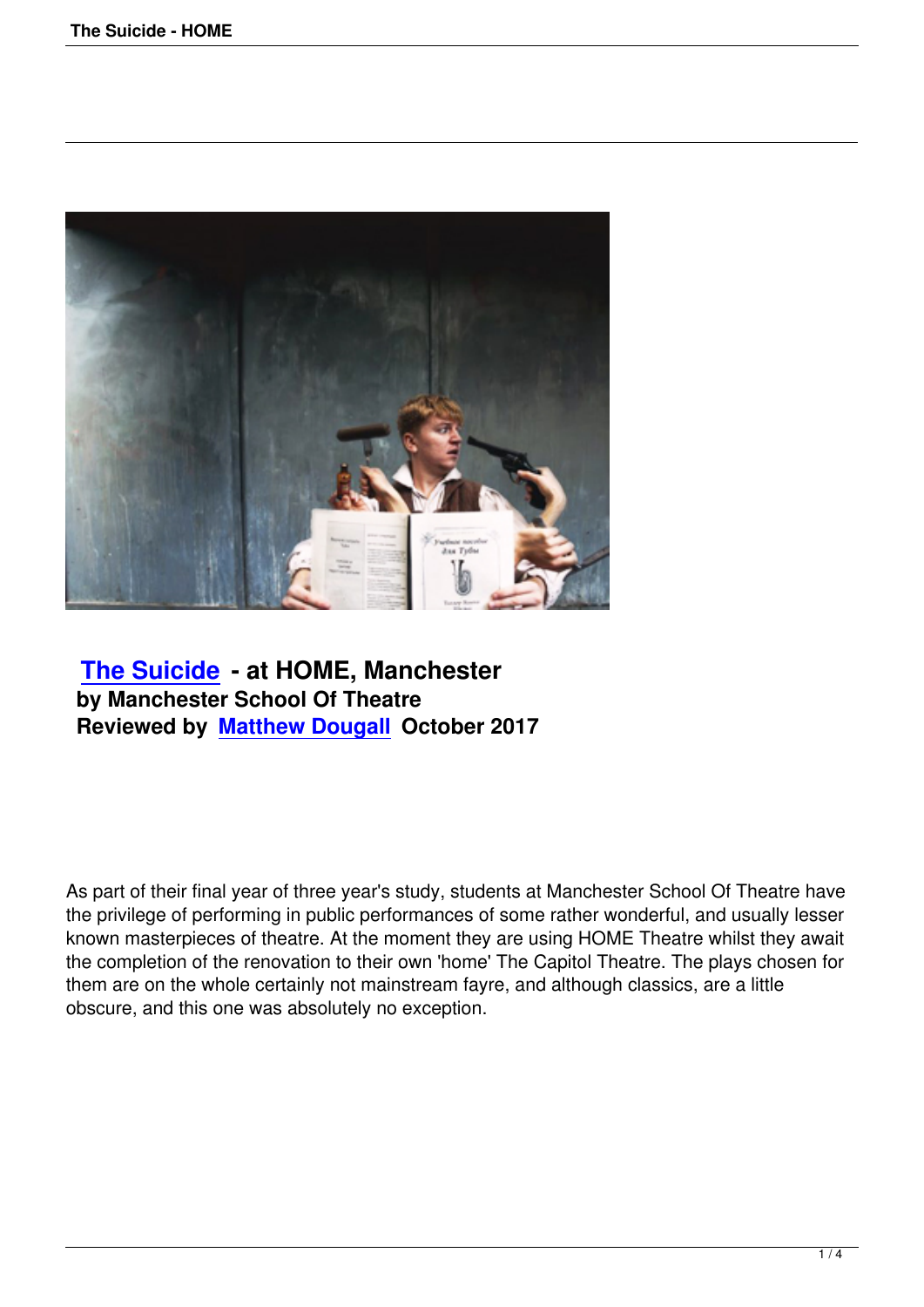The Suicide is a play by Russian dramatist **Nikolai Erdman**, and when it was written in 1928 it was immediately banned by the Soviet authorities as it quite clearly was anti-communist propaganda. It also saw Erdman transported to Siberia, and he had to wait 41 years before the first production (in Sweden), and until after his death before it was ever performed in Russia.

In brief, the story tells of a young man, unemployed by the system, and living a meagre existence relying on his wife's salary to feed both of them and his mother-in-law with whom they live. In a mock-heroic gesture he declares that he is going to commit suicide - something we understand that he has declared several times before, and so no-one really takes him too seriously. This time however, after finding out he cannot learn the tuba without first learning the piano - he really means it.

His next door neighbour arranges for several visitors to seek him out to write his suicide note condemning a certain part of Soviet life at that time, in the hope that the government might take notice if someone commits suicide for their particular cause.

Of course there are comedic consequences aplenty, as we are obviously not meant to take the action of the characters seriously, even if we are meant to take the themes to heart. It's a comedy, a farcical comedy, but perhaps not quite slick and overt to be classed as a farce as we know them today. And of course there is a happy ending.. or is there? Well there is a moral ending at least.

 The play took a little while to get going this evening; a rather slow start and lacking pace. This though is not only due to it being the first night, but as with majority of farce / comedy writing,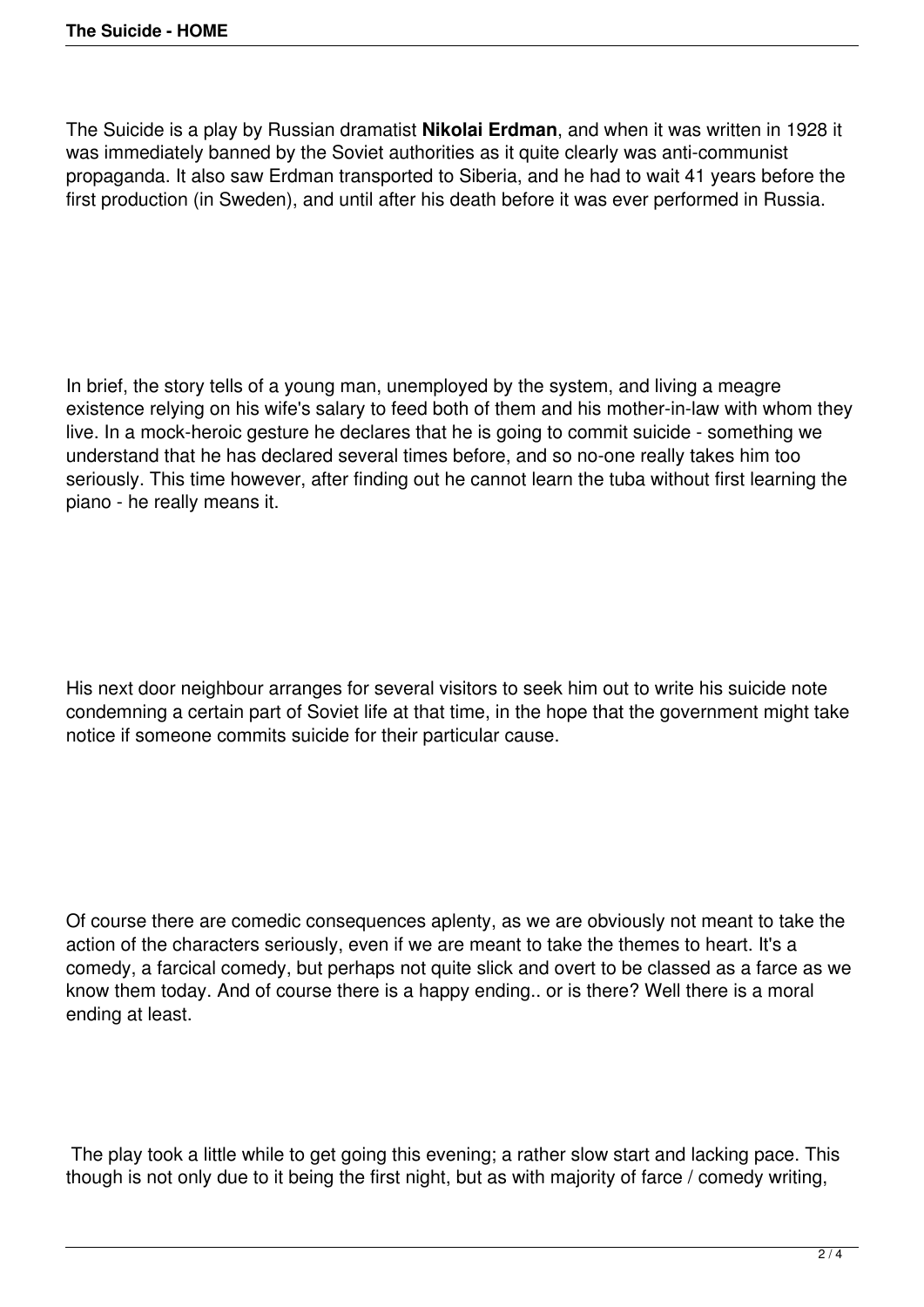the writer has to introduce the characters and the storyline first, and so the beginnings are usually little more than exposition. This beginning however, did seem to drag on longer than necessary. Once it got into its stride and more characters came on, the play became a lot more interesting and the audience noticeably relaxed and laughed a lot more.

It is a rather large cast play - requiring 14 actors - and this evening we even had a live pianist too (**Tammas Slater** playing his own compositions), as part of **Olivia Du Monceau**'s practical design.

**Ned Cooper** played the protagonist Semyon with neurotic fervour and was instantly likeable from the start, with his worrying wife (**Kelly McGowan**) and God-fearing fussing Kelly McGowan) and God-fearing fussing<br>Maryam Ali) mother-in-law ( complementing him superbly - although why Ali needed an Eastern European accent when everyone else was either Manchester or RP I have no idea.

Playing opposite these three was the man next door, Alexander Petrovich, driven by his sexual appetite and monetary greed, his lustful and overt character being brought nicely to life by **Jord an Tweddle**

, with his current mistress Margarita by his side, **Lucy Simpson**

.

 A mention should also be given to the minor characters who come in hoping that Semyon will favour their cause in his suicide note. Each with their own separate characteristics and